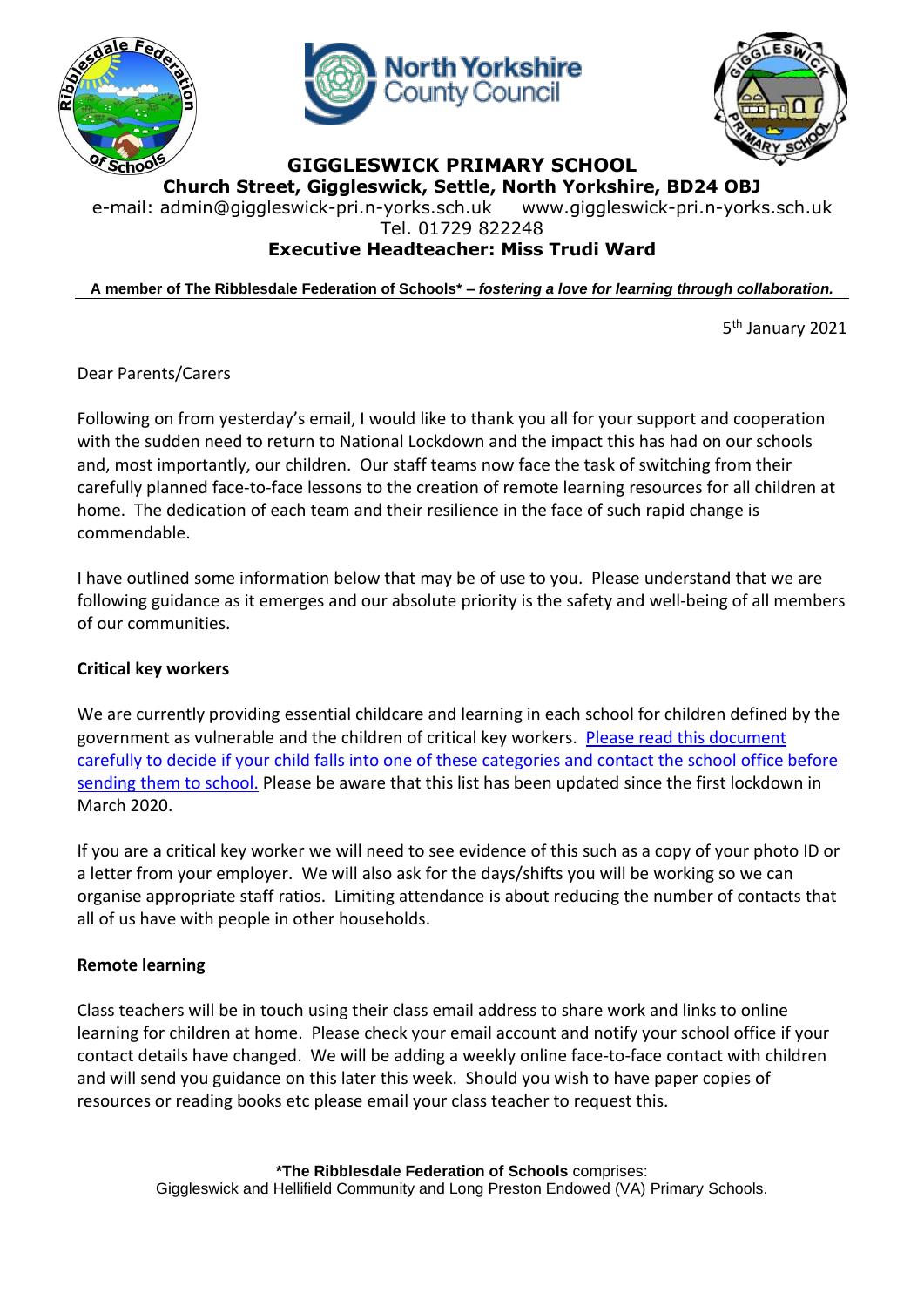### **School meals**

We will continue to provide a hot school meal option for children attending our schools unless the guidance changes. For children who are eligible for free school meals, we can arrange for a daily hot meal to be collected from school or we can provide a weekly food parcel. Please contact your school office to let us know which option you would prefer.

### **Wrap around care**

If your child is eligible to attend school and you think your child will need access to wrap around care please email the office with the days and times needed. We will then determine what options we can offer. At this point, we cannot guarantee that wrap around care will be available.

### **Contacting school**

Each school site will continue to be staffed during the current lockdown except for Friday afternoon. Schools will shut each Friday at 12 to allow for a thorough cleaning of each site and resources. The number of staff on site will correspond to the number of children in school and our risk assessments. I will divide my time between each school and will keep a safe distance from the children and other members of staff. The admin emails will continue to be checked daily. If you need to get in touch with us, please ring during school hours or send an email. We will be in touch via email should any new guidance become available.

### **Limit contact, stay at home, stay safe**

We are keen to ensure that we follow the Prime Minister's guidance to limit contact with others and urge families who can care for their children at home to do so. This ultimately reduces the risk of exposure to your child, your closest family and equally supports the safety of staff and other children in our schools. If your child can stay at home, this will help them to stay safe. I am confident that we can work together to ensure an absolute minimum number of children attend each school site and reduce the risk of Covid-19 transmission.

It is true that this was not the start I had anticipated when I took on the role of Executive Headteacher. I am most saddened by the lack of opportunity to meet and say hello to you and your children in person. This is something I look forward to when it is safe to do so.

Kind regards

*Miss Trudi Ward*

Executive Headteacher